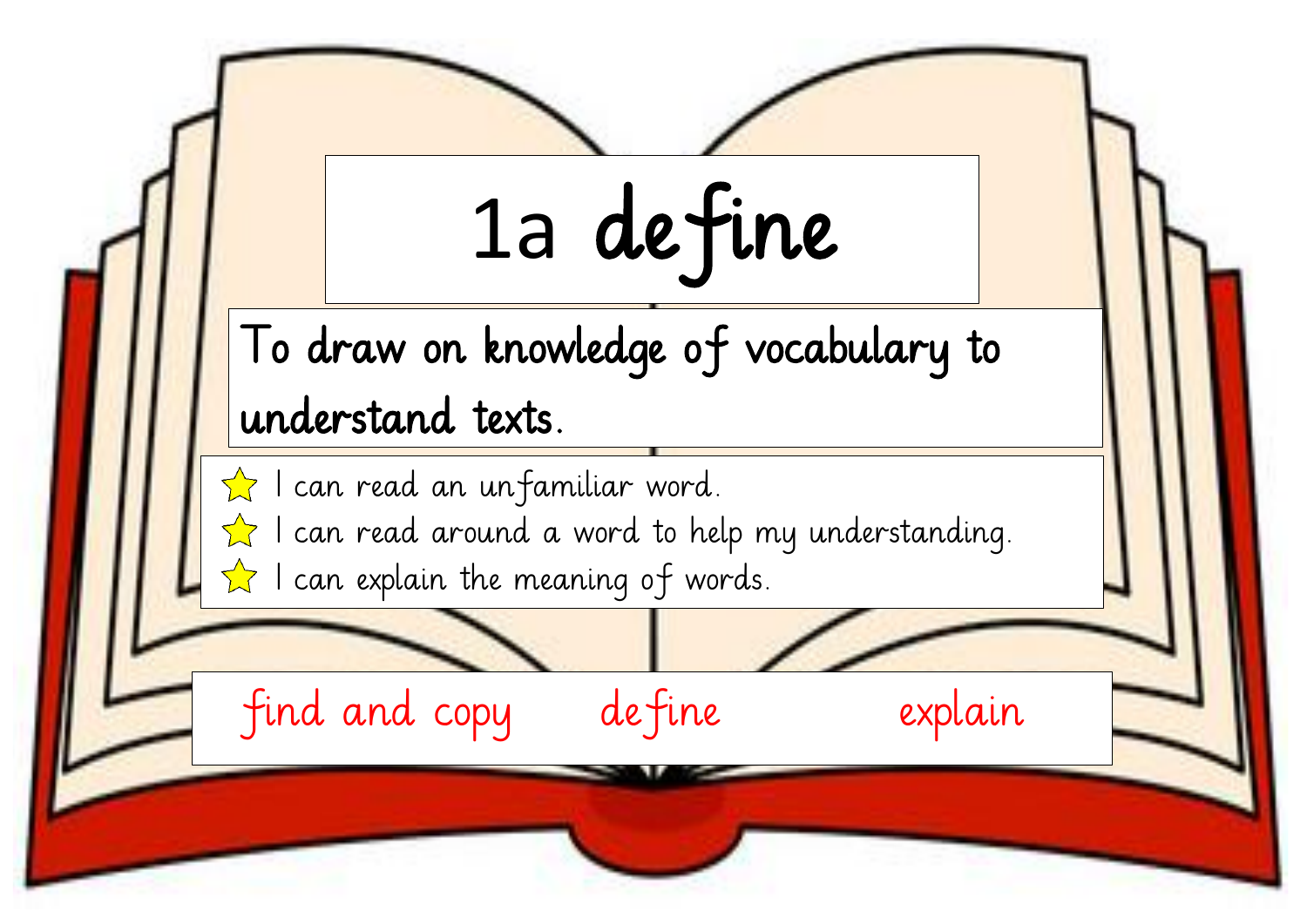## 1b retrieve To identify/explain key aspects of fiction and non-fiction texts.  $\hat{\mathbf{X}}$  I can identify key information such as characters, settings and events using scanning.  $\hat{\mathbb{Z}}$  I can answer who, what, when and where questions using skimming. find identify skim scan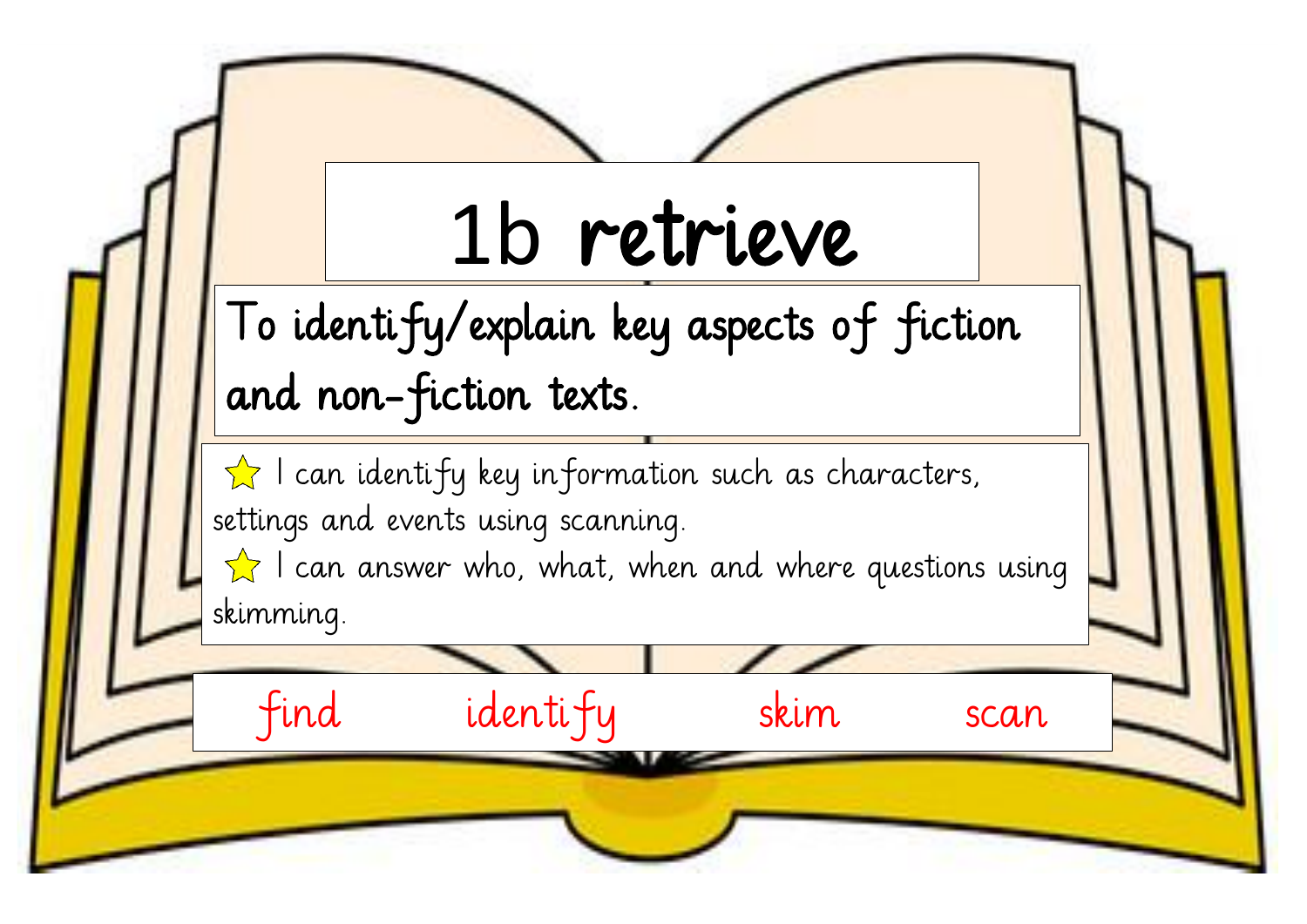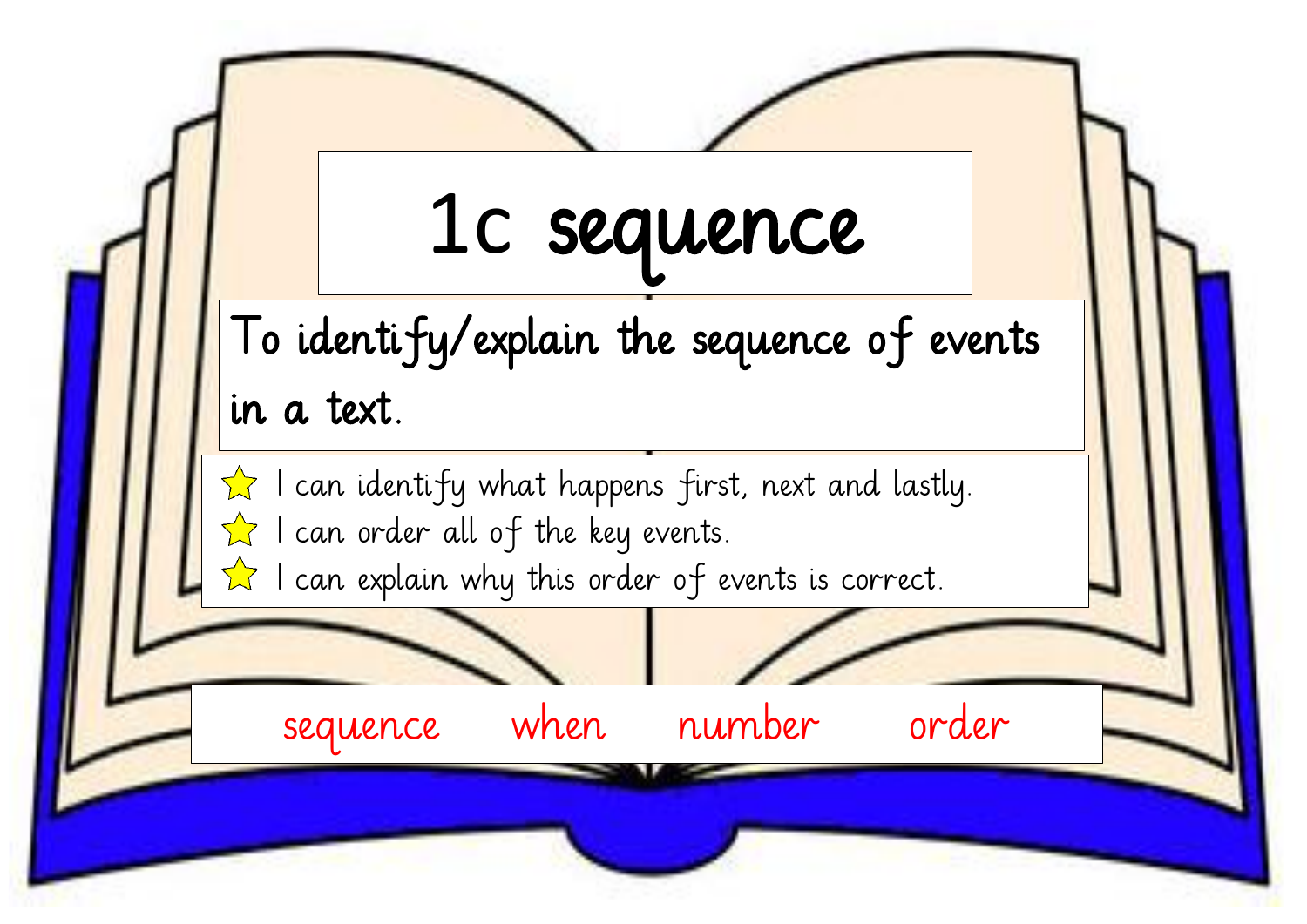| 1d in fer<br>To make inferences from the text.                                                                                                                                                                                         |  |  |  |  |
|----------------------------------------------------------------------------------------------------------------------------------------------------------------------------------------------------------------------------------------|--|--|--|--|
| $\sum$ I can visualise the text.<br>$\rightarrow$ I can use clues from the text to support my<br>understanding.<br>$\hat{\mathbf{X}}$ I can understand what the author has told me, but not<br>said.<br>infer<br>why<br>how<br>explain |  |  |  |  |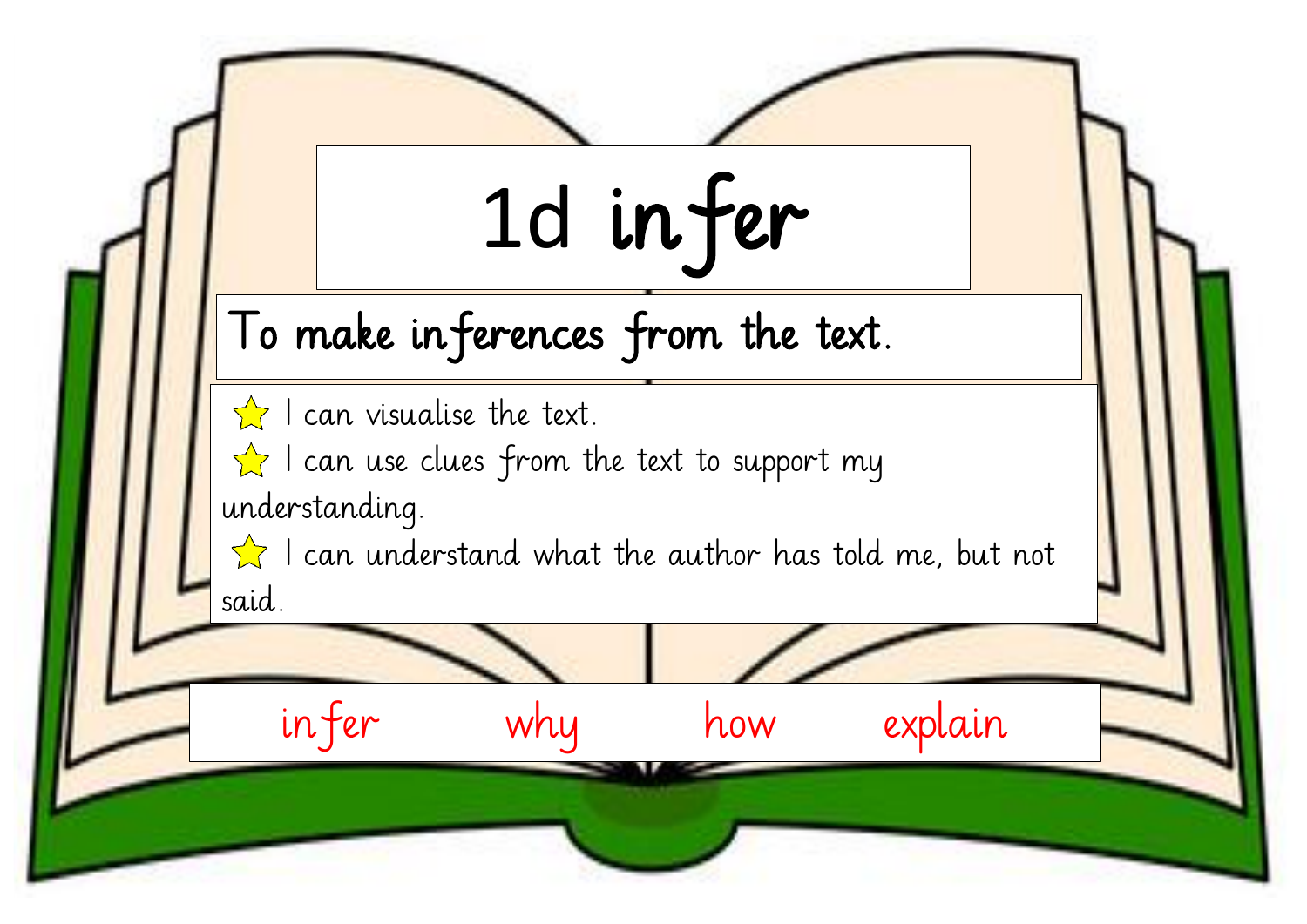